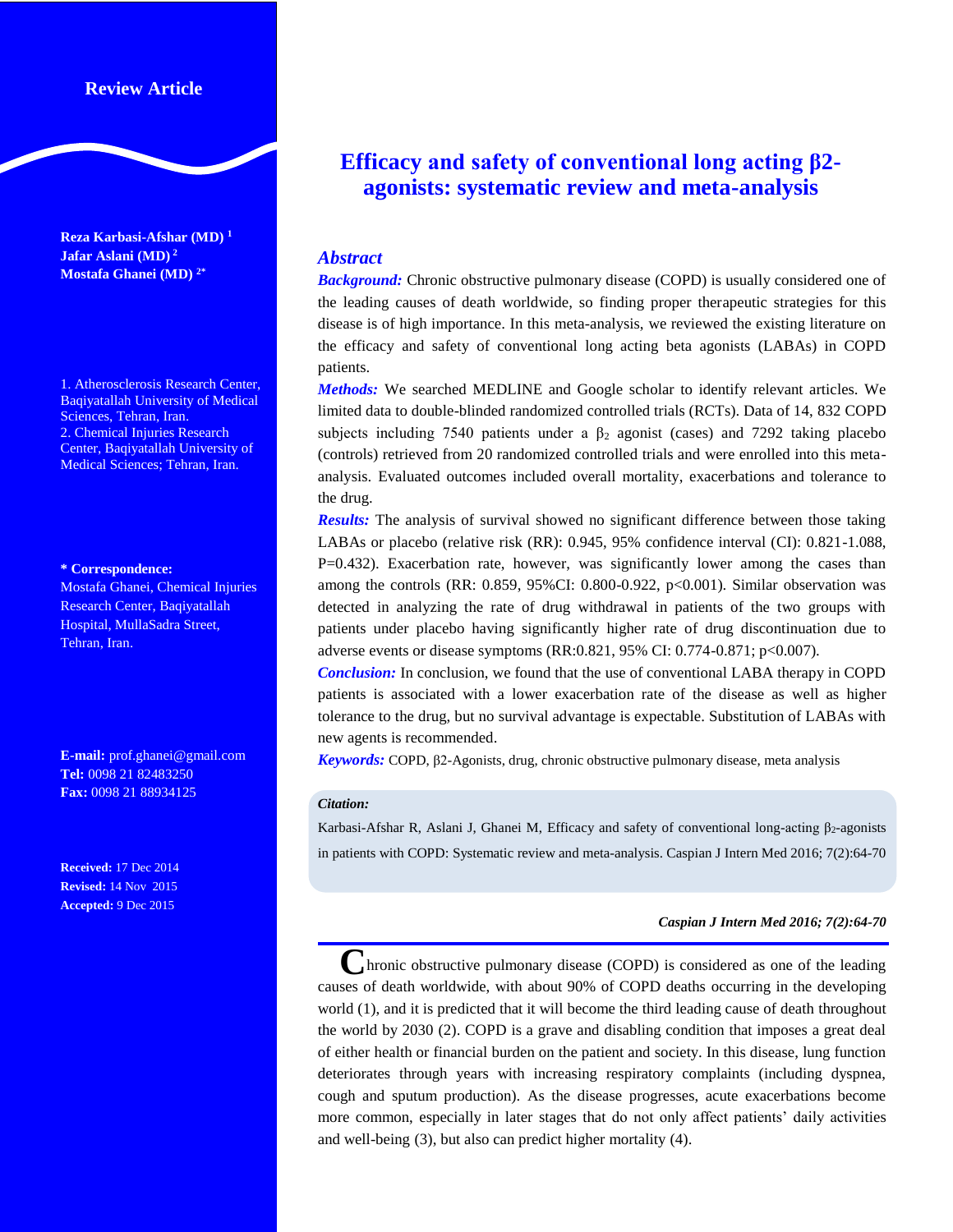Pharmacotherapy is a major therapeutic approach to COPD patients which consists of prescription of several agents including bronchodilators, such as  $\beta_2$ -agonists and inhaled corticosteroids. Due to our purpose in the treatment of COPD which is a better management of patients' symptoms, reduce exacerbations and prevent death rate, we need to know how much our treatment strategies are safe and efficient.

The long-acting  $\beta_2$ -agonists formoterol and salmeterol have long been used to improve lung function and reduce symptoms and improve outcome in COPD patients. There are studies both in favor of using these agents in the mentioned patients and against them, but to have the most comprehensive view on the topic of efficacy and safety of these conventional  $\beta_2$ -agonists, there is a need to conduct systematic review of the randomized controlled trials published on this issue. For the same reason, we performed this study to review the existing literature and to conduct a meta-analysis to find the efficacy and safety of conventional  $β<sub>2</sub>$  agonists in COPD patients.

## **Methods**

To conduct our systematic review, the primary search was done using the keywords "salmeterol" and "COPD"

#### **Table 1. The included randomized controlled trials**

within the time-span of 1990-2013. A repeat of the search using "formoterol" instead of "randomized controlled trial" was performed to expand the included studies. Again, the literature search was repeated using the terms "long-acting beta agonist" and "efficacy" or "safety" or "exacerbation" or "withdrawal" or "randomized controlled trial". A literature search was performed using Pubmed database, which we believe provided relatively the largest published data of the most relevant studies in the field of pulmonary diseases. We also tried to boost our search on citations of the found articles to find potential reports which were not indexed in Pubmed or retrieved through Pubmed search.

In our search, overall, 892 studies were found in the literature search in Pubmed database using the mentioned keywords. Then found titles of the studies were screened to find appropriate studies associated with our systematic review, and randomized controlled trials. Finally, 20 randomized controlled trials investigating the efficacy and safety of salmeterol or formoterol on the disease course, drug tolerance and survival of COPD patients were enrolled into the Meta-analyses (table 1) (5-24). The analysis was performed in three major study variables: exacerbations, drug withdrawal and patient's survival.

**Statistical analysis:** The meta-analysis has been performed using software Stata v.9.0 (Stata corp, TX, USA).

| trial | <b>Trial author (year)</b>         | Reference no. | Year | Case group (n) | <b>Control</b> (n) | <b>Beta agonist</b> |
|-------|------------------------------------|---------------|------|----------------|--------------------|---------------------|
|       | W. Szafranski et al. (2003)        | 5             | 2003 | 201            | 205                | Formoterol          |
| 2     | Peter Calverley et al. (2003)      | 6             | 2003 | 372            | 361                | Salmeterol          |
| 3     | Peter M.A. Calverley et al. (2007) |               | 2007 | 1521           | 1524               | Salmeterol          |
| 4     | Nicola A. Hanania et al. (2003)    | 8             | 2003 | 177            | 185                | Salmeterol          |
| 5     | P.M. Calverley et al. (2003)       | 9             | 2003 | 255            | 256                | Formoterol          |
| 6     | Christine R Jenkins et al. (2009)  | 10            | 2009 | 1521           | 1524               | Salmeterol          |
|       | Andrea Rossi et al. (2002)         | 11            | 2002 | 214            | 220                | Formoterol          |
| 8     | M. Wadbo et al. (2002)             | 12            | 2002 | 61             | 60                 | Formoterol          |
| 9     | Donald A. Mahler et al. (1999)     | 13            | 1999 | 135            | 143                | Salmeterol          |
| 10    | Donald A. Mahler et al. (2002)     | 14            | 2002 | 160            | 181                | Salmeterol          |
| 11    | Kenneth R Chapman et al. (2002)    | 15            | 2002 | 201            | 207                | Salmeterol          |
| 12    | Ronald dahl et al. (2001)          | 16            | 2001 | 194            | <b>200</b>         | Formoterol          |
| 13    | Ronald Dahl et al. (2010)          | 17            | 2010 | 434            | 432                | Formoterol          |
| 14    | V Brusasco et al. (2003)           | 18            | 2003 | 405            | 400                | Salmeterol          |
| 15    | James F. Donohue et al. (2002)     | 19            | 2002 | 213            | 201                | Salmeterol          |
| 16    | G. Boyd et al. (1997)              | <b>20</b>     | 1997 | 229            | 227                | Salmeterol          |
| 17    | RudolfA. Baumgartner et al. (2007) | 21            | 2007 | 144            | 143                | Salmeterol          |
| 18    | <b>B.</b> CELLI et al. (2003)      | 22            | 2003 | 554            | 271                | Salmeterol          |
| 19    | Malcolm Campbell et al. (2005)     | 23            | 2005 | 215            | 217                | Formoterol          |
| 20    | O. Kornmann et al. (2011)          | 24            | 2011 | 334            | 335                | Salmeterol          |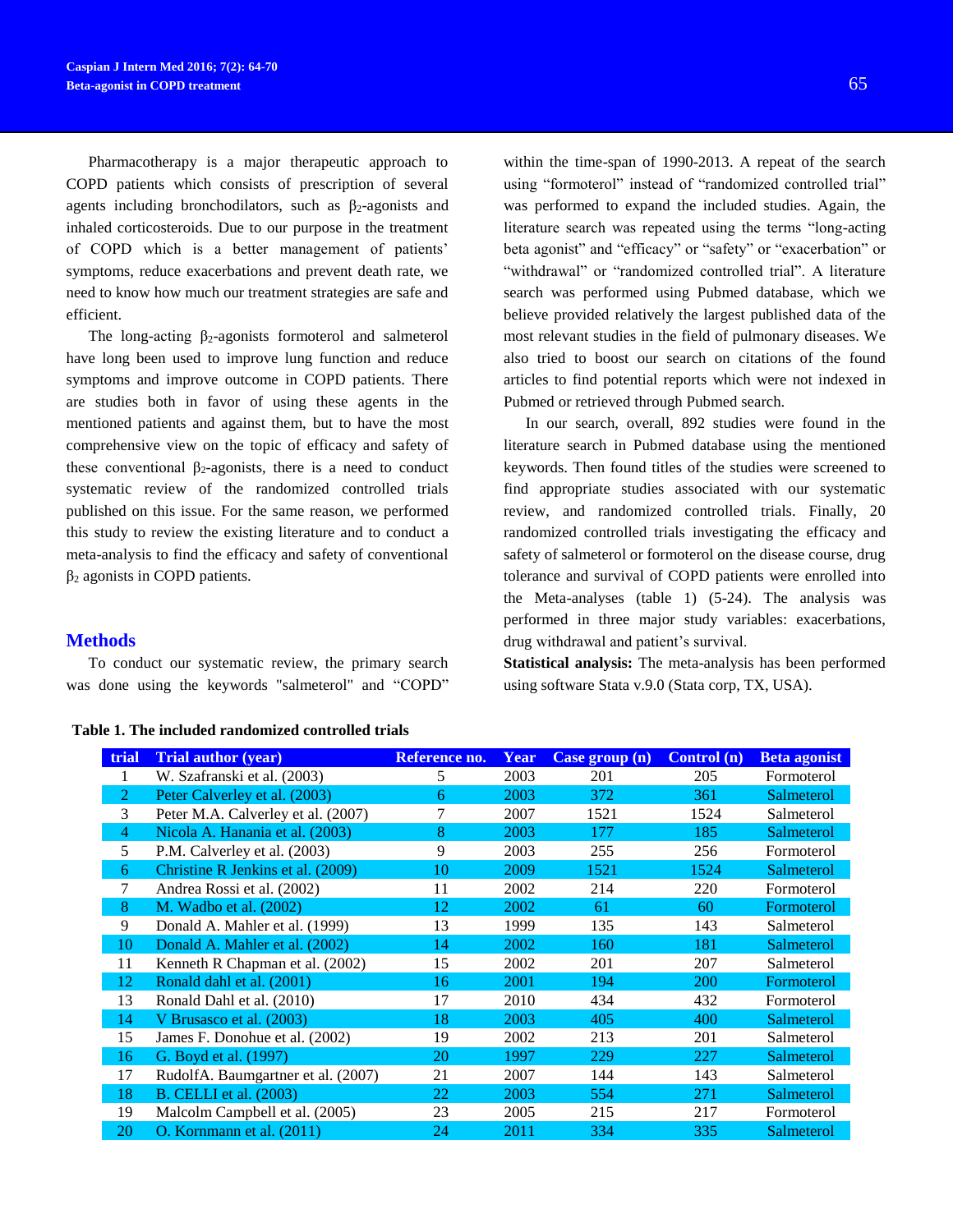## **Results**

Data of 14, 832 COPD subjects including 7540 patients under a  $\beta_2$  agonist and 7292 patients taking placebo were retrieved from 20 randomized controlled trials and were enrolled into this meta-analysis. From the 7540 COPD patients under a  $\beta_2$  agonist, 1574 were taking formoterol and the remaining 5966 patients were under salmeterol therapy.

**Analysis of survival:** Figure 1 summarizes the data of the analysis. Analysis of survival of patients in the two groups showed no significant difference between those taking beta agonists or placebo (relative risk (RR): 0.945, 95% confidence interval (CI): 0.821-1.088, p=0.432, z=0.79; figure 1).

Reanalysis of data including only the patients receiving one of the beta-agonists did not change the results. No significant heterogeneity has been observed among the survival data of the included studies, indicating a high reliability value for the analysis (P=0.486; heterogeneity  $\gamma^2 = 7.48$  (d.f.=8) Isquared (variation in RR attributable to heterogeneity)  $=$ 0.0%).

**Exacerbations:** Figure 2 summarizes the data of the analysis. Analysis of the rates of the patients experiencing

**β<sup>2</sup> agonists compared to placebo**

exacerbation episodes within the trial period, however, showed that COPD patients taking  $\beta_2$  agonist were significantly less likely to develop an exacerbation episode (RR: 0.859, 95%CI: 0.800-0.922, p<0.001, z=4.19; figure 2). The heterogeneity of the included studies in the exacerbation rate was significantly high (p=0.007, Heterogeneity  $\gamma^2$  $=$ 31.62 (d.f. $=$ 15) I-squared $=$  52.6%). However, reanalysis of data censoring data of any individual study did not change the significant effect of beta agonists on exacerbation rates, suggesting that none of the studies had such a high magnitude on the analysis individually that was able to skew the results of analysis of the overall studies.

**Tolerance to therapy:** Figure 3 summarizes the data of the analysis. Similar observation was detected in analyzing the rate of drug withdrawal in patients of the two groups with patients under placebo having significantly higher rate of drug discontinuation due to adverse events or disease symptoms (RR:0.821, 95% CI: 0.774-0.871; p<0.007, z= 6.52; figure 3). Like what we observed in the analysis of survival, the heterogeneity rate was not significantly high for tolerance to the therapy (P=0.5, heterogeneity  $\chi^2$  =18.34  $(d.f.=19)$  I-squared=0%).

**Figure 1. Forest plot of meta-analysis of 9 randomized controlled trials investigating survival of patients using conventional**  D+L Overall 1.06 (0.92, 1.22) .1 1 10

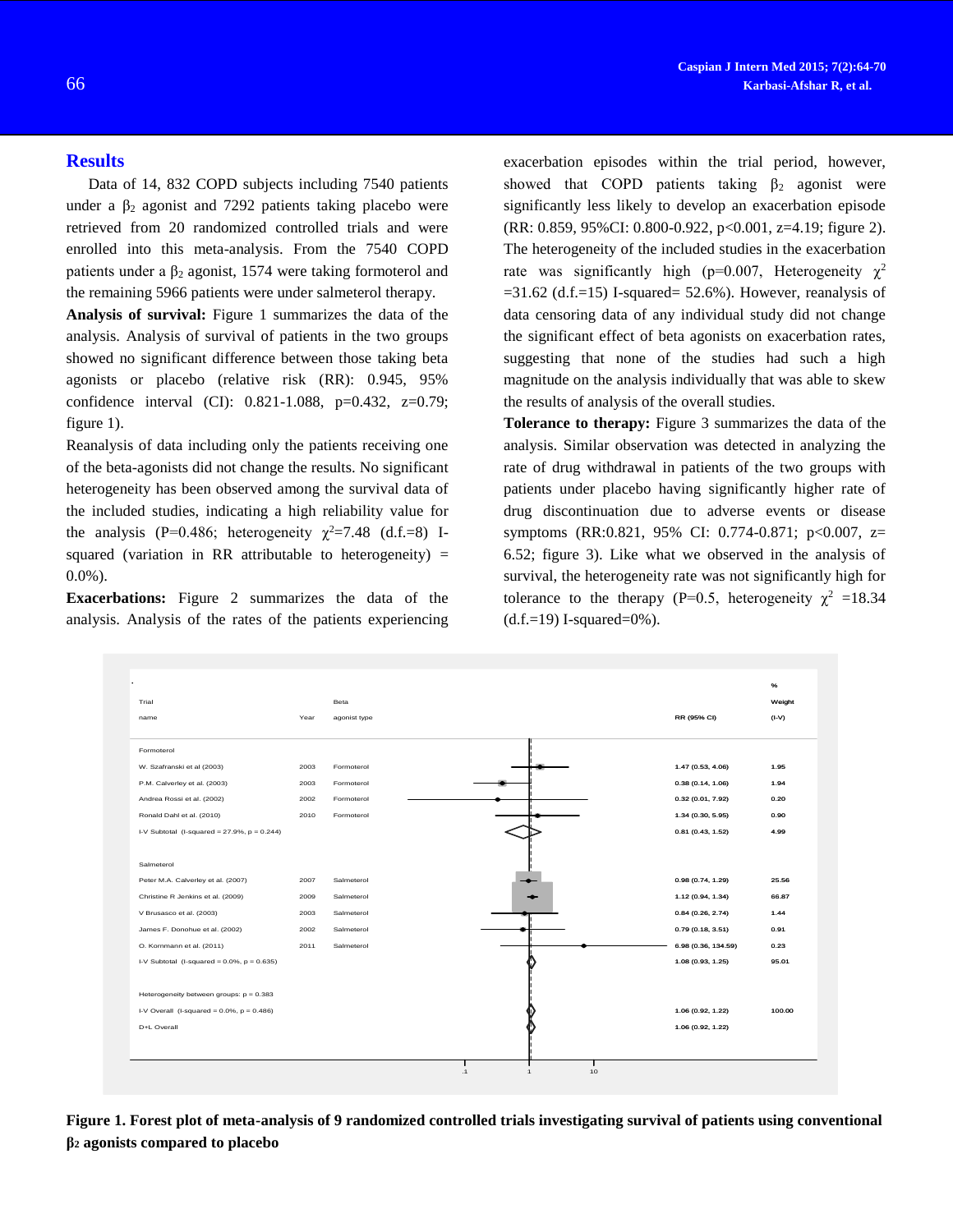

**Figure 2. Forest plot of meta-analysis of 16 randomized controlled trials investigating disease exacerbations of COPD patients using conventional β<sup>2</sup> agonists compared to placebo**



**Figure 3. Forest plot of meta-analysis of 20 randomized controlled trials investigating symptom-related treatment withdrawal of COPD patients using conventional β<sup>2</sup> agonists compared to placebo**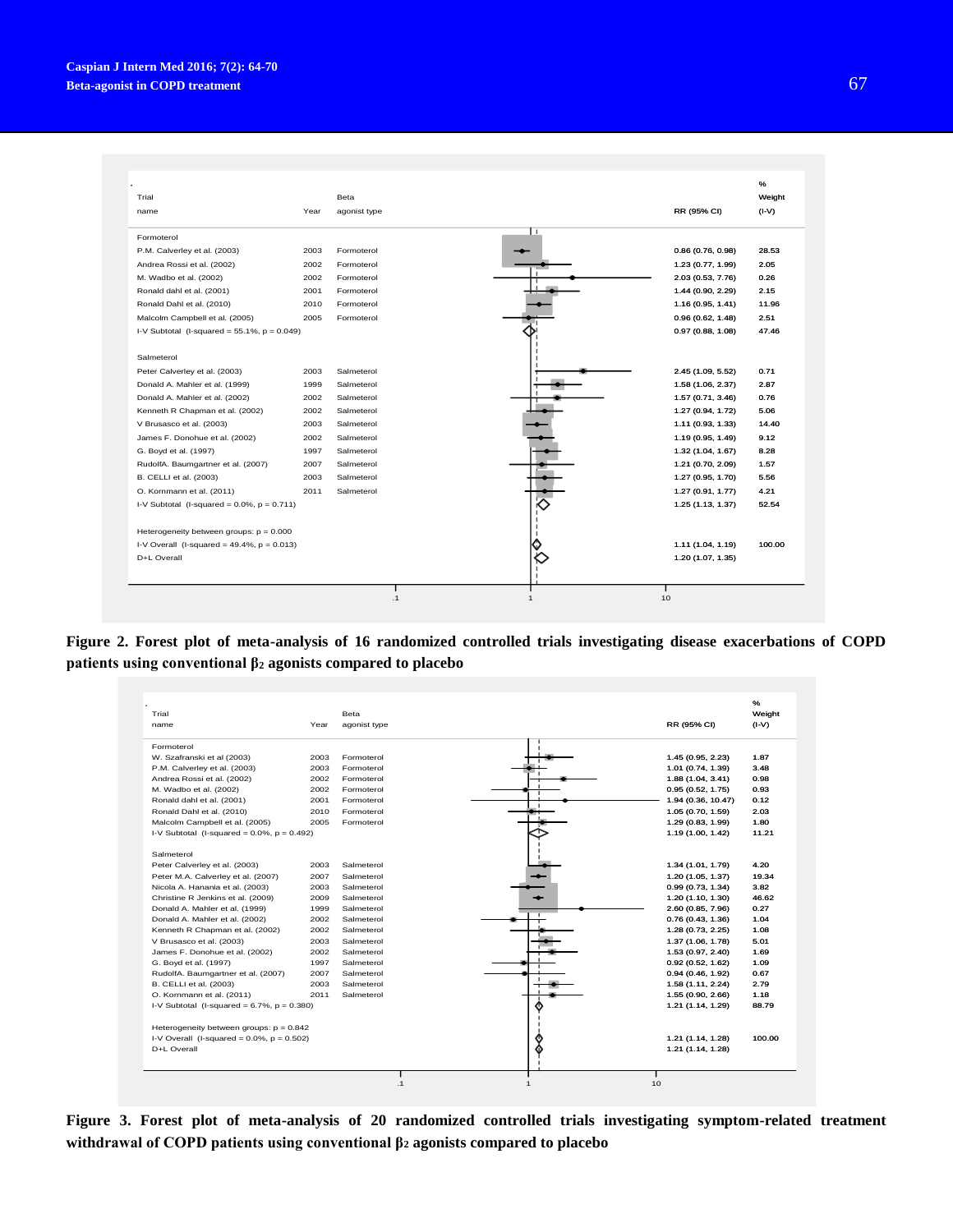# **Discussion**

Despite the fervent debate over the use of long-acting β2 agonists (LABAs) in the treatment of COPD (25), these agents still play a central role in the management of the disease, and are usually considered an inevitable part of treatment regimen in COPD in the majority of clinics (26). In vitro studies have demonstrated that LABAs can boost the Th2 inflammatory pathway by inhibiting interleukin (IL)-12 and interferon (IFN)- $\gamma$  (27). In vivo, most studies have suggested that β2-agonists increase airway hyperresponsiveness (28). On the other hand, in clinical trials, there are controversial data on the safety and effectiveness of conventional LABAs on the symptoms and outcome of patients with COPD. This urged us to make some comprehensive search study of the current literature so we can reach to a reliable conclusion on the matter based on all the valuable data coming from randomized controlled trials from the literature.

In this meta-analysis, we showed that conventional LABAs have no survival advantage for COPD patients. Similar findings were reported by a previous meta-analysis, except that they had compared survival effects of inhaled LABAs with corticosteroids (29); while in the current study, we compared it to the placebo which we believe will reveal more fundamental evidence from potential survival effects of LABAs on COPD patients. Our data suggest that LABAs do not only have significantly lesser survival effects than inhaled steroids, but also, it seemed that no outcome effect is expected to be achieved through them. On the other hand, as it has been shown later in the current study, LABAs can improve some of the very important aspects of the disease therapy like alterations in exacerbation rates and good tolerance to the treatment.

These findings may promote one to presume some survival benefits for LABAs as well. But this discrepancy might be explainable in part with a reported increased risk for adverse events associated with therapy with LABAs in COPD patients (30). LABAs may have adverse cardiovascular effects, deteriorating cardiovascular health in COPD patients with high predisposition to concomitant cardiac disorders (31); and this necessitates caution in administering this family of agents to COPD patients with simultaneous cardiovascular disease (32). Another explanation was provided by TORCH trial that clearly demonstrated long-term use of LABAs for a period of three years was associated with a lower risk of mortality, as

compared to placebo (7). Putting together, in short term use of LABAs in COPD patients, no survival advantage is expectable, while it is possible that if patients are controlled for concomitant cardiovascular diseases, and they use LABAs for long-term periods, drug administration shows some life advantages in them. In fact, some new evidence has come to the literature suggesting survival benefits of using cardioselective  $β_1$  blockers in COPD patients (33). Thus, we recommend future studies to be conducted prescribing cardioselective  $\beta_1$  blockers simultaneous to LABAs to evaluate whether this combitation can promise some survival advantage in this patient population. No need to remind that these studies should strongly adhere to the ethical measures to provide their participants with the highest possible safety and support.

An interesting finding of the current study which we believe is more novel than the remaining is the higher tolerability of therapy with LABAs than the placebo. This finding is of some value and suggests that using LABAs is not quite worthless, and any have some relieving effects on COPD symptoms. However, the lack of strong evidence for survival benefit for LABAs puts them on competition with anticholinergic agents including ipratropium bromide inhaler.

The lesser rate of COPD exacerbations in patients under therapy with LABAs is another significant finding of this study. It has been well demonstrated that exacerbation episodes are associated with significant higher rates of either short- or long-term survival (34). Only in-hospital mortality of COPD patients admitted with disease exacerbation has been reportedly over 8% (35, 36). Longer term outcome of acute exacerbation of COPD was also high with up to about 50% mortality rate during the first two years post hospitalization (37). The number of exacerbations experienced by each patient was also a determinant of survival (38). Thus, potential survival advantages which may be expected from LABAs in COPD patients are probably compromised by its cardiovascular burden, leaving no significant survival benefit for these drugs. This finding promotes us to try to substitute these highly commonly used agents with other agents, which provide similar symptomatic advantages while having more cost-effectiveness and less side effects, and they can be more available to a larger patient population.

This study has some limitations. Most importantly, due to a shortage in the number of studies evaluating long-term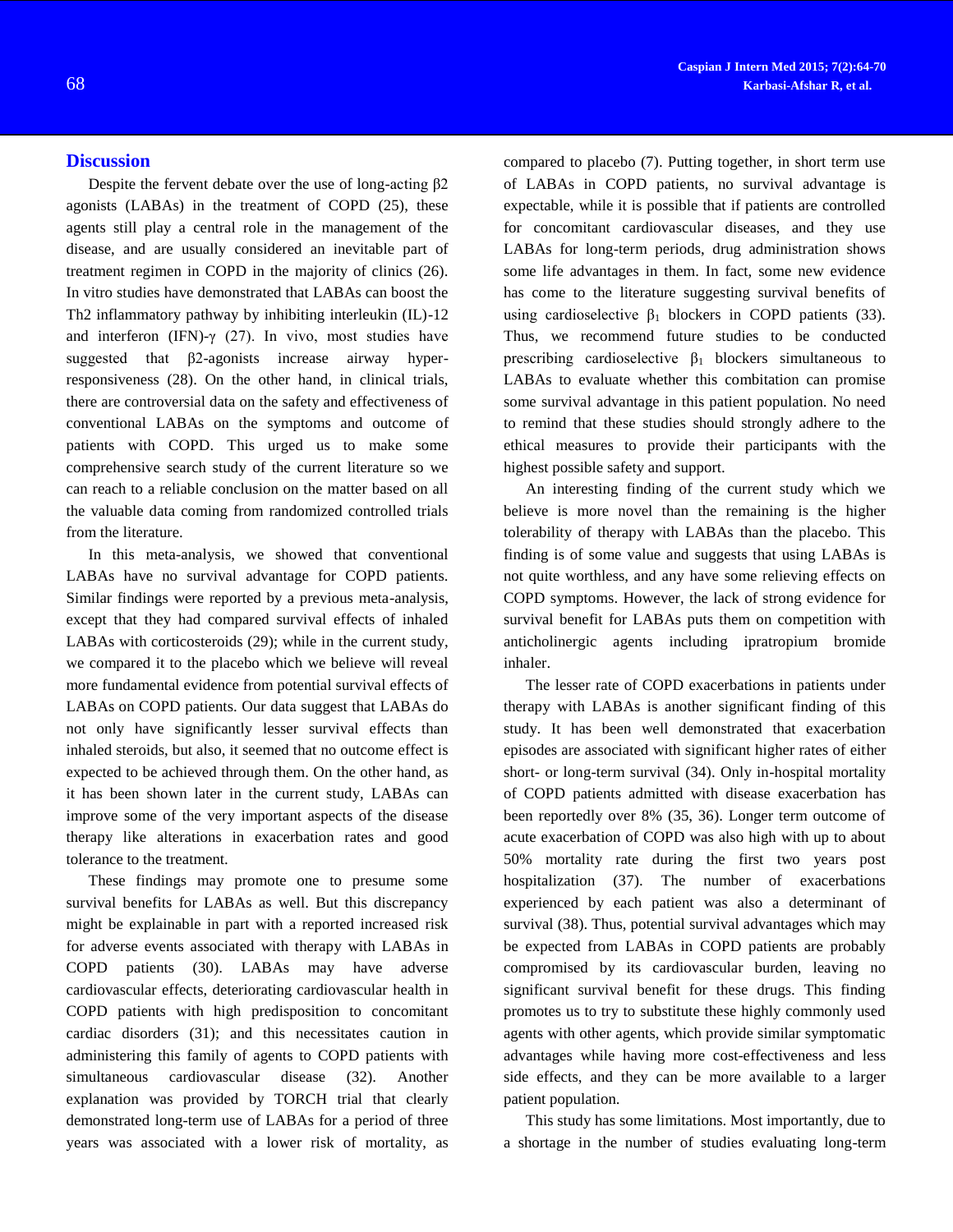survival effects of therapy with conventional LABAs in COPD patients, we were not able to analyze this issue. Moreover, censoring the cardiovascular side effects of LABAs from the analysis was not possible. To sum it up, evidence does not suggest any significant survival effect for LABAs in COPD patients, and we recommend to substitute agents of this group with new groups of drugs with more cost- effective values, and/or less side effects. Newly introduced agents which may suggest survival benefit should also be considered for future randomized trials. In conclusion, we found that using conventional LABA therapy in COPD patients is associated with a lower exacerbation rate of the disease as well as higher tolerance to the drug; but no survival advantage can be expected from them. Future studies with more controlled conditions and longer follow-up periods are recommended.

# **References**

- 1. World Health Report. Geneva: World Health Organization, 2012. Available at: [http://www.who.int/mediacentre/factsheets/fs315/en/.](http://www.who.int/mediacentre/factsheets/fs315/en/) Accessed Aug19, 2013.
- 2. World Health Report. Geneva: World Health Organization, 2012. Available at: [http://www.who.int/respiratory/copd/World\\_Health\\_Stati](http://www.who.int/respiratory/copd/World_Health_Statistics_2008/en/) [stics\\_2008/en/.](http://www.who.int/respiratory/copd/World_Health_Statistics_2008/en/) Accessed Aug 19, 2013.
- 3. Monteagudo M, Rodríguez-Blanco T, Llagostera M, et al. Factors associated with changes in quality of life of COPD patients: A prospective study in primary care. Respir Med 2013; 107: 1589-97.
- 4. Aburto M, Esteban C, Moraza FJ, et al. COPD exacerbation: mortality prognosis factors in a respiratory care unit. Arch Bronconeumol 2011; 47: 79-84.
- 5. Szafranski W, Cukier A, Ramirez A, et al. Efficacy and safety of budesonide/formoterol in the management of chronic obstructive pulmonary disease. Eur Respir J 2003; 21: 74-81.
- 6. Calverley P, Pauwels R, Vestbo J, et al. Combined salmeterol and fluticasone in the treatment of chronic obstructive pulmonary disease: a randomised controlled trial. Lancet 2003; 361: 449-56.
- 7. Calverley PM, Anderson JA, Celli B, et al. Salmeterol and fluticasone propionate and survival in chronic obstructive pulmonary disease. N Engl J Med 2007; 356: 775-89.
- 8. Hanania NA, Darken P, Horstman D, et al. The efficacy and safety of fluticasone propionate (250 microg)/salmeterol (50 microg) combined in the Diskus inhaler for the treatment of COPD. Chest 2003; 124: 834- 43.
- 9. Calverley PM, Boonsawat W, Cseke Z, et al. Maintenance therapy with budesonide and formoterol in chronic obstructive pulmonary disease. Eur Respir J 2003; 22: 912-9.
- 10.Jenkins CR, Jones PW, Calverley PM, et al. Efficacy of salmeterol/fluticasone propionate by GOLD stage of chronic obstructive pulmonary disease: analysis from the randomised, placebo-controlled TORCH study. Respir Res 2009; 10: 59.
- 11. Rossi A, Kristufek P, Levine BE, et al. Comparison of the efficacy, tolerability, and safety of formoterol dry powder and oral, slow-release theophylline in the treatment of COPD. Chest 2002; 121: 1058-69.
- 12. Wadbo M, Löfdahl CG, Larsson K, et al. Effects of formoterol and ipratropium bromide in COPD: a 3-month placebo-controlled study. Eur Respir J 2002; 20: 1138- 46.
- 13. Mahler DA, Donohue JF, Barbee RA, et al. Efficacy of salmeterol xinafoate in the treatment of COPD. Chest 1999; 115: 957-65.
- 14. Mahler DA, Wire P, Horstman D, et al. Effectiveness of fluticasone propionate and salmeterol combination delivered via the Diskus device in the treatment of chronic obstructive pulmonary disease. Am J Respir Crit Care Med 2002; 166: 1084-91.
- 15. Chapman KR, Arvidsson P, Chuchalin AG, et al. The addition of salmeterol 50 microg bid to anticholinergic treatment in patients with COPD: a randomized, placebo controlled trial. Chronic obstructive pulmonary disease. Can Respir J 2002; 9: 178-85.
- 16. Dahl R, Greefhorst LA, Nowak D, et al. Inhaled Formoterol dry powder versus ipratropium bromide in chronic obstructive pulmonary disease. Am J Respir Crit Care Med 2001; 164: 778-84.
- 17. Dahl R, Chung KF, Buhl R, et al. Efficacy of a new once-daily long-acting inhaled beta2-agonist indacaterol versus twice-daily formoterol in COPD. Thorax 2010; 65: 473-9.
- 18. Brusasco V, Hodder R, Miravitlles M, et al. Health outcomes following treatment for six months with once